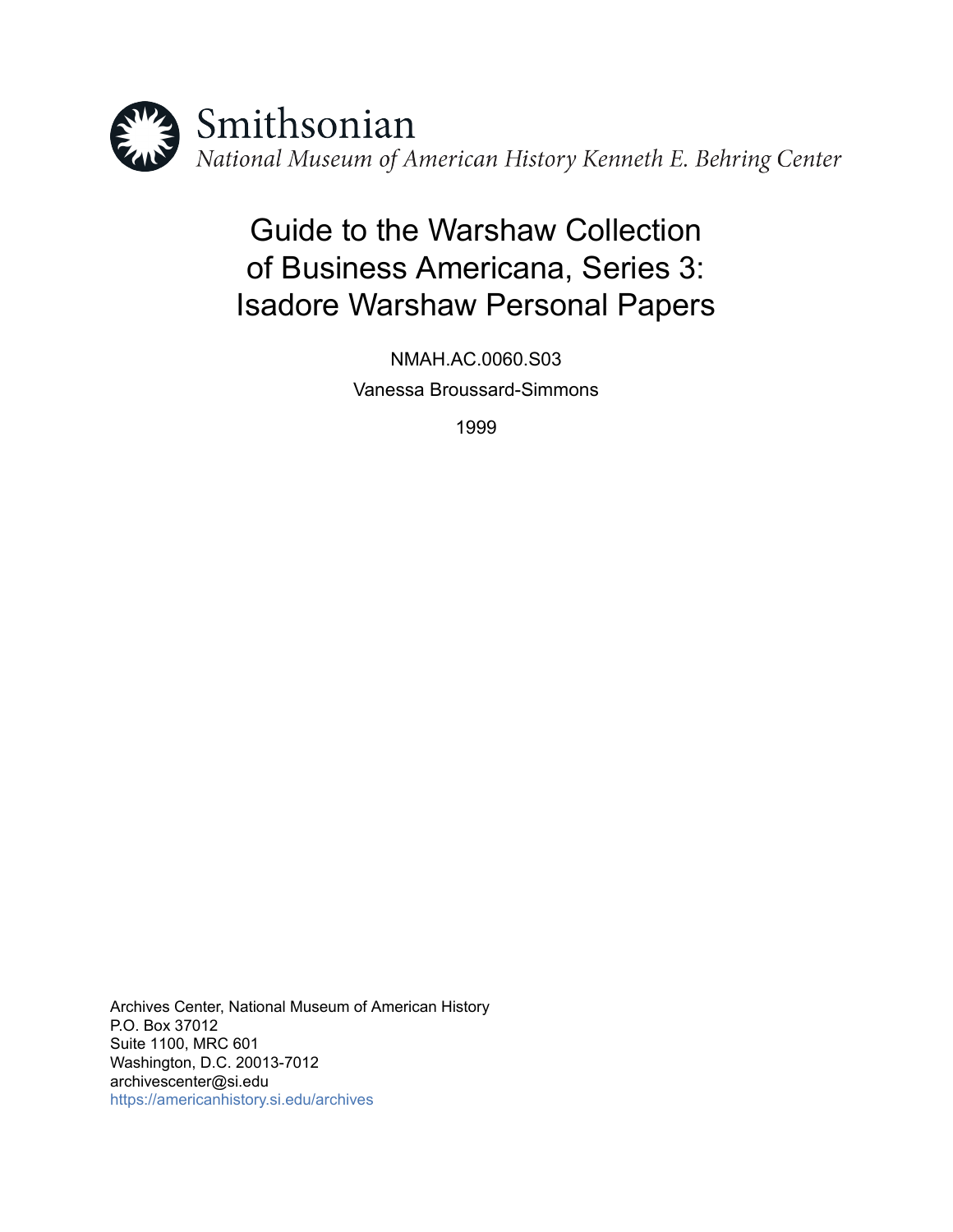## **Table of Contents**

<span id="page-1-0"></span>

| Subseries 3.2: Secondary Writings about Warshaw and the Collection, |  |
|---------------------------------------------------------------------|--|
|                                                                     |  |
|                                                                     |  |
|                                                                     |  |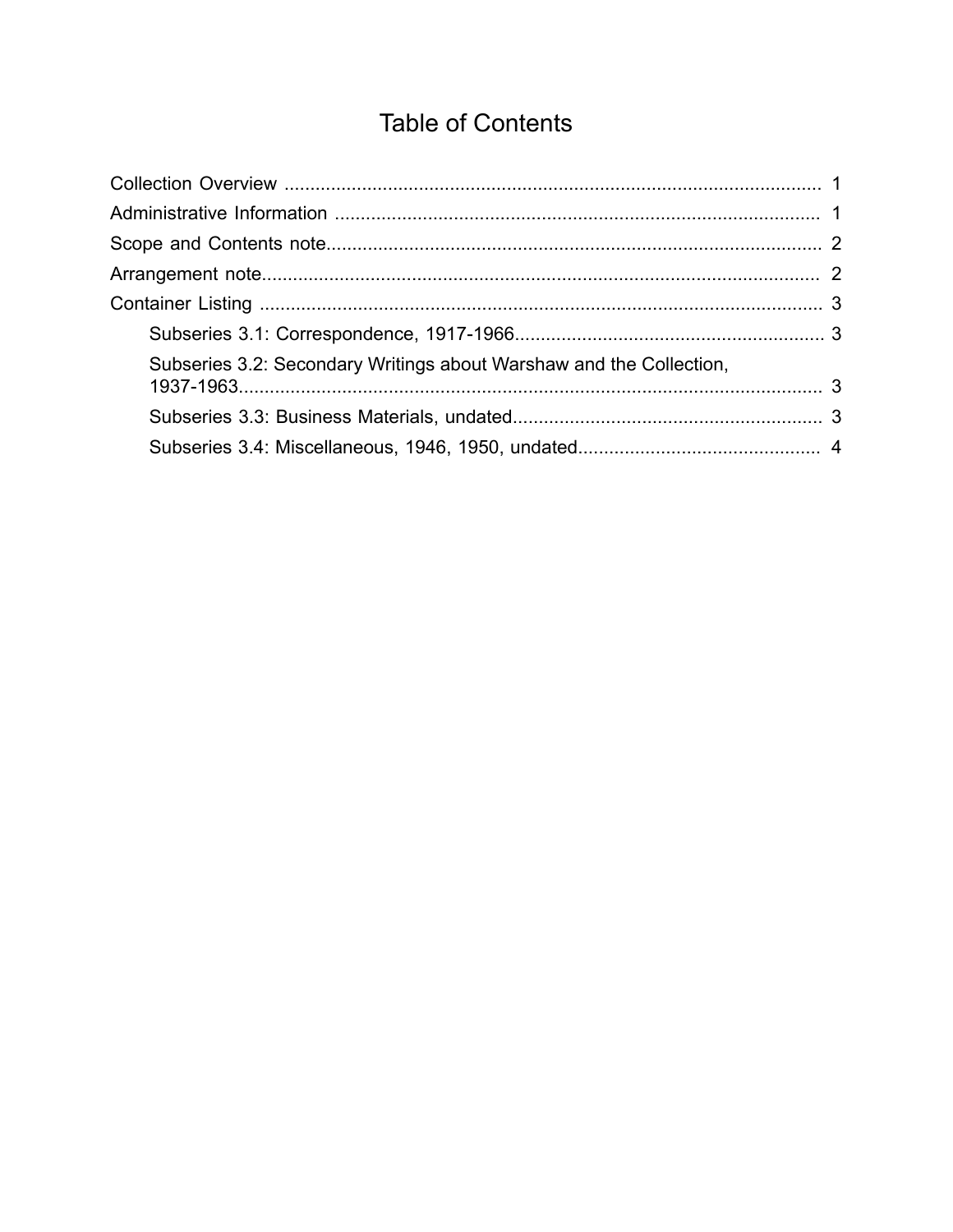#### <span id="page-2-0"></span>**Collection Overview**

| <b>Repository:</b> | Archives Center, National Museum of American History                                                                                                                                                                                                                                                                               |
|--------------------|------------------------------------------------------------------------------------------------------------------------------------------------------------------------------------------------------------------------------------------------------------------------------------------------------------------------------------|
| Title:             | Warshaw Collection of Business Americana, Series 3: Isadore<br>Warshaw Personal Papers                                                                                                                                                                                                                                             |
| Date:              | circa 1917-1966                                                                                                                                                                                                                                                                                                                    |
| Identifier:        | NMAH.AC.0060.S03                                                                                                                                                                                                                                                                                                                   |
| Creator:           | Warshaw, Isadore, 1900-1969                                                                                                                                                                                                                                                                                                        |
| Extent:            | 3.5 Boxes (approximately.)                                                                                                                                                                                                                                                                                                         |
| Language:          | English.                                                                                                                                                                                                                                                                                                                           |
| Summary:           | A New York bookseller, Warshaw assembled this collection over nearly<br>fifty years. Series 3 consists of three document boxes of materials<br>relating to how Mr. Warshaw maintained the collection as a business.<br>An overview to the entire Warshaw collection is available here:<br>Warshaw Collection of Business Americana |

### <span id="page-2-1"></span>**Administrative Information**

#### Acquisition Information

The Warshaw Collection of Business Americana, Accession AC0060, was purchased from Isadore Warshaw in 1967. Warshaw continued to accumulate similar material until his death, which was donated in 1971 by his widow, Augusta. For a period after acquisition, related materials from other sources (of mixed provenance) were added to the collection so there may be content produced or published after Warshaw's death in 1969. This practice has since ceased.

#### Materials in the Archives Center

Archives Center Collection of Business Americana (AC0404)

#### Forms Part Of

Series 3: Isadore Warshaw Personal Papers forms part of the Warshaw [Collection](http://sova.si.edu/record/NMAH.AC.0060) of Business [Americana](http://sova.si.edu/record/NMAH.AC.0060) .

Warshaw Collection of Business Americana:

- [Series 1: Business Ephemera](http://sova.si.edu/record/NMAH.AC.0060.S01)
- [Series 2: Other Collection Divisions](http://sova.si.edu/record/NMAH.AC.0060.S02)
- Series 3: Isadore [Warshaw](http://sova.si.edu/record/NMAH.AC.0060.S03) Personal Papers
- [Series 4: Photographic Reference Material](http://sova.si.edu/record/NMAH.AC.0060.S04)

#### Preferred Citation

Warshaw Collection of Business Americana, Archives Center, National Museum of American History, Smithsonian Institution

#### **Restrictions**

Sears, Roebuck & Co. catalogs restricted due to fragile condition. Researchers should consult microfilm in NMAH library for 1880-1983 editions, drawer 692.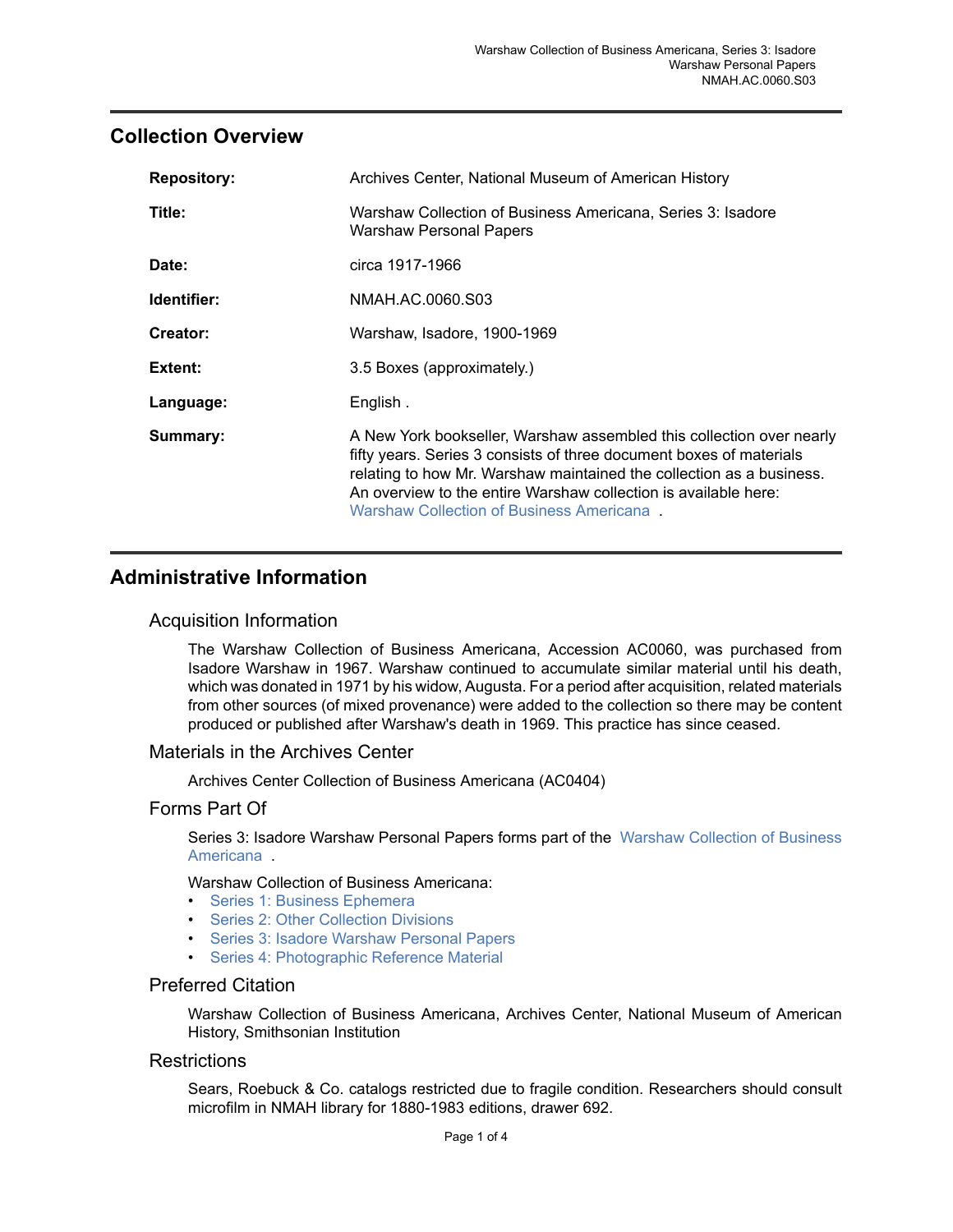#### Conditions Governing Use

Collection items available for reproduction, but the Archives Center makes no guarantees concerning copyright restrictions. Other intellectual property rights may apply. Archives Center cost-recovery and use fees may apply when requesting reproductions.

## <span id="page-3-0"></span>**Scope and Contents**

This material consists of three and a half vertical document boxes that provide evidence of how Isadore Warshaw conducted his business. The bulk of this material is correspondence sent to Mr. Warshaw in response to his research inquiries. Often the individuals are informing Warshaw that they do not have the material requested by him. A number of these letters also state that the individual is not related to someone Warshaw is looking for. Printed advertisements and circulars produced by Mr. Warshaw to advertise his collection also are included among these materials. Magazine articles about the Warshaw Collection and articles that use reproductions from the collection, although not always cited, also are found among these materials. Memos, postcards, announcement cards, greeting cards, photographs, and letterhead stationery make up the remainder of the collection. The material dates from 1917-1966 and is arranged by type. Container List only available in repository at this time.

## <span id="page-3-1"></span>**Arrangement**

Arranged in 4 subseries.

- 3.1: Correspondence
- 3.2: Secondary Writings about Warshaw and the Collection
- 3.3: Business Materials
- 3.4: Miscellaneous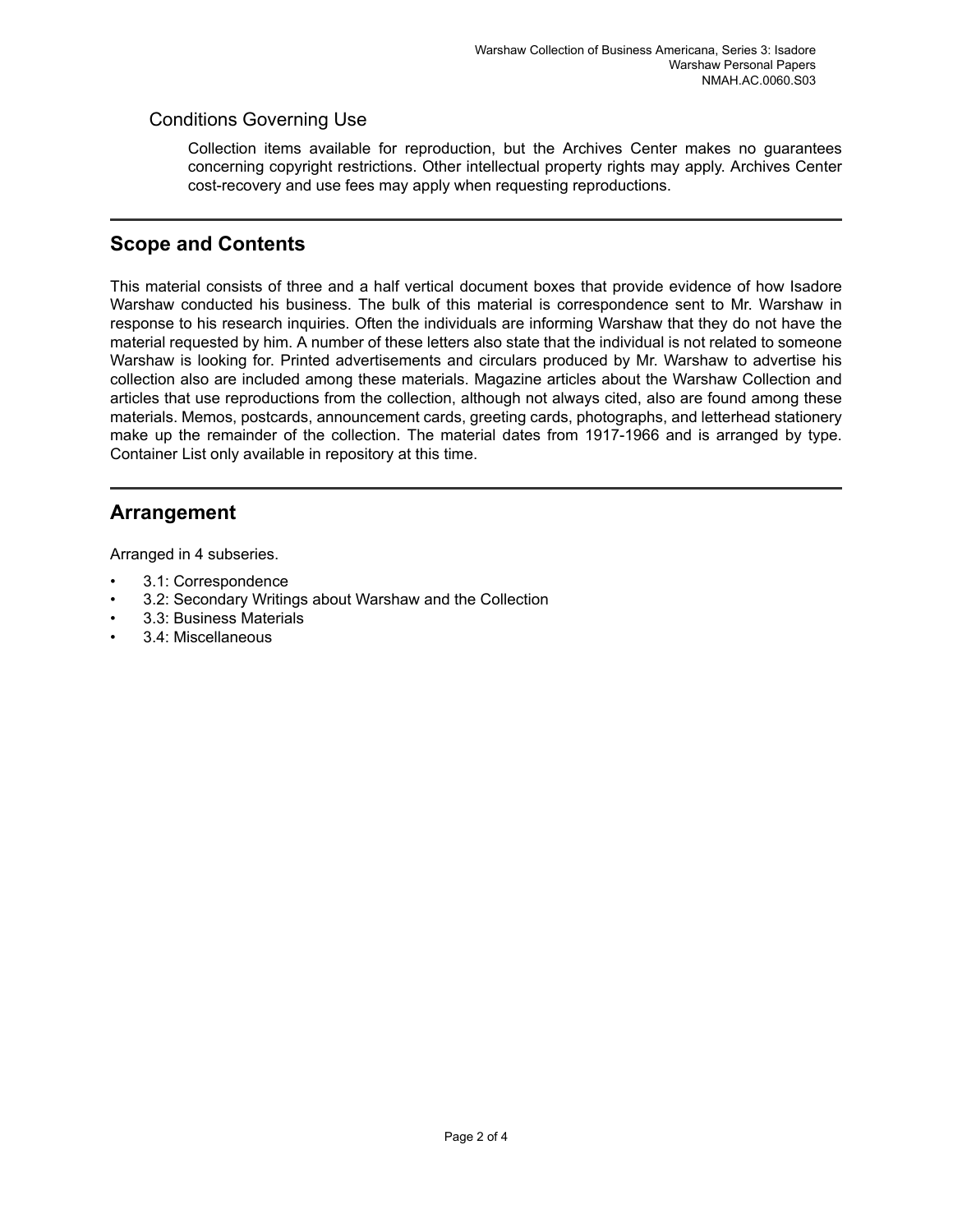## <span id="page-4-0"></span>**Container Listing**

<span id="page-4-1"></span>Subseries 3.1: Correspondence, 1917-1966

| Box 1, Folder 1  | Incoming and Outgoing, 1917-1954                                              |
|------------------|-------------------------------------------------------------------------------|
| Box 1, Folder 2  | Incoming and Outgoing, 1955-1956                                              |
| Box 1, Folder 3  | Incoming and Outgoing, 1957 April-1957 May                                    |
| Box 1, Folder 4  | Incoming and Outgoing, 1957 September                                         |
| Box 1, Folder 5  | Incoming and Outgoing, 1957 October 1-7                                       |
| Box 1, Folder 6  | Incoming and Outgoing, 1957 October 8-13                                      |
| Box 1, Folder 7  | Incoming and Outgoing, 1957 October 14-30                                     |
| Box 1, Folder 8  | Incoming and Outgoing, 1957 November-1957 December                            |
| Box 1, Folder 9  | Incoming and Outgoing, 1958 January-1966 January                              |
|                  | <b>Return to Table of Contents</b>                                            |
|                  |                                                                               |
|                  | Subseries 3.2: Secondary Writings about Warshaw and the Collection, 1937-1963 |
| Box 1, Folder 10 | Loose magazine artciles, 1937-1947                                            |
| Box 1, Folder 11 | Loose magazine articles, 1951-1963                                            |
| Box 1, Folder 12 | Magazine articles in periodicals, 1938                                        |
| Box 1, Folder 13 | Magazine articles in periodicals, 1938-1948                                   |
| Box 1, Folder 14 | Magazine articles in periodicals, 1950-1951                                   |
| Box 1, Folder 15 | Magazine articles in periodicals, 1955-1957                                   |
| Box 1, Folder 16 | Magazine articles in periodicals, 1958-1961                                   |
| Box 1, Folder 17 | Books, undated                                                                |

<span id="page-4-3"></span><span id="page-4-2"></span>Subseries 3.3: Business Materials, undated

Box 1, Folder 18 Printed advertisements, undated